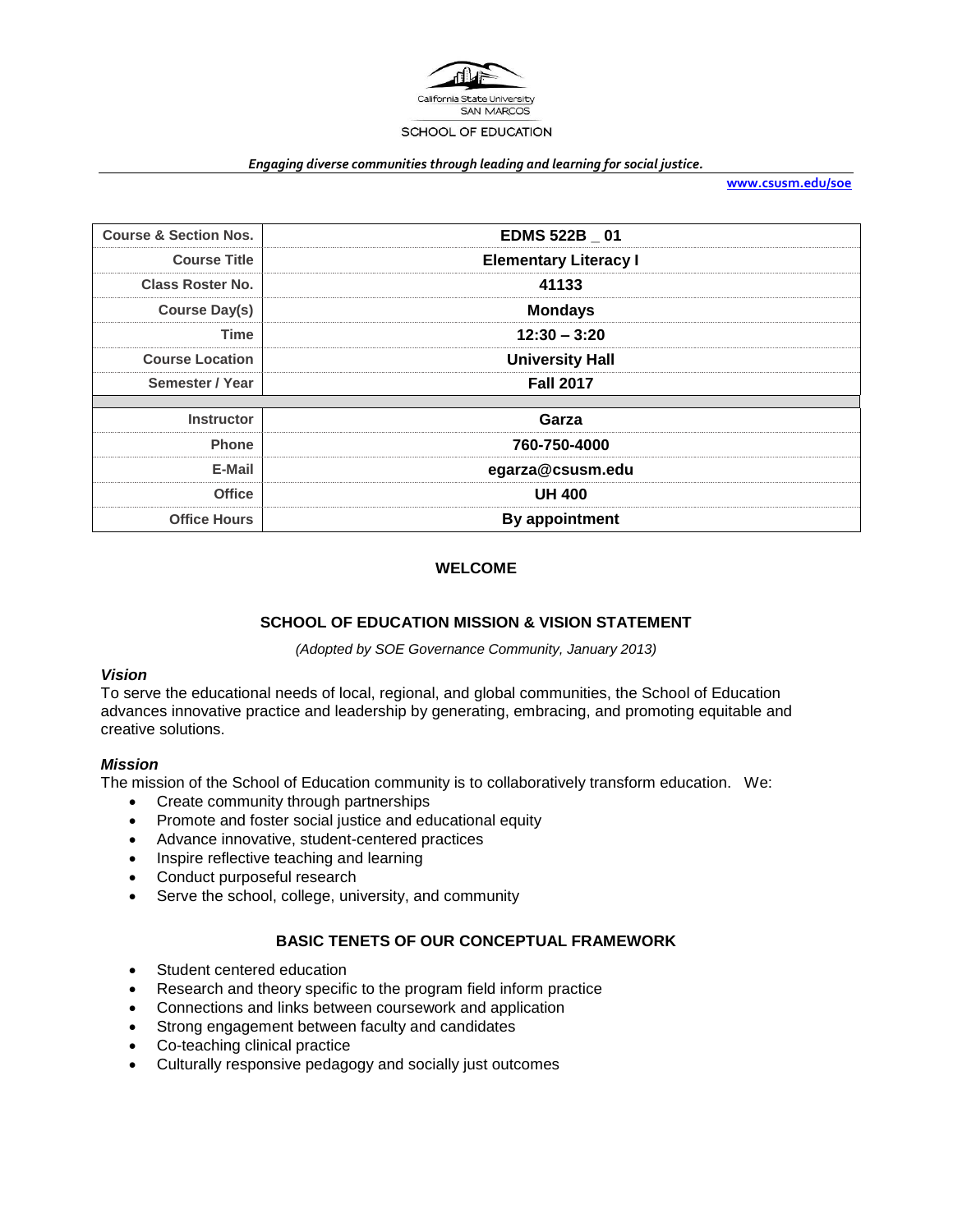# **TABLE OF CONTENTS**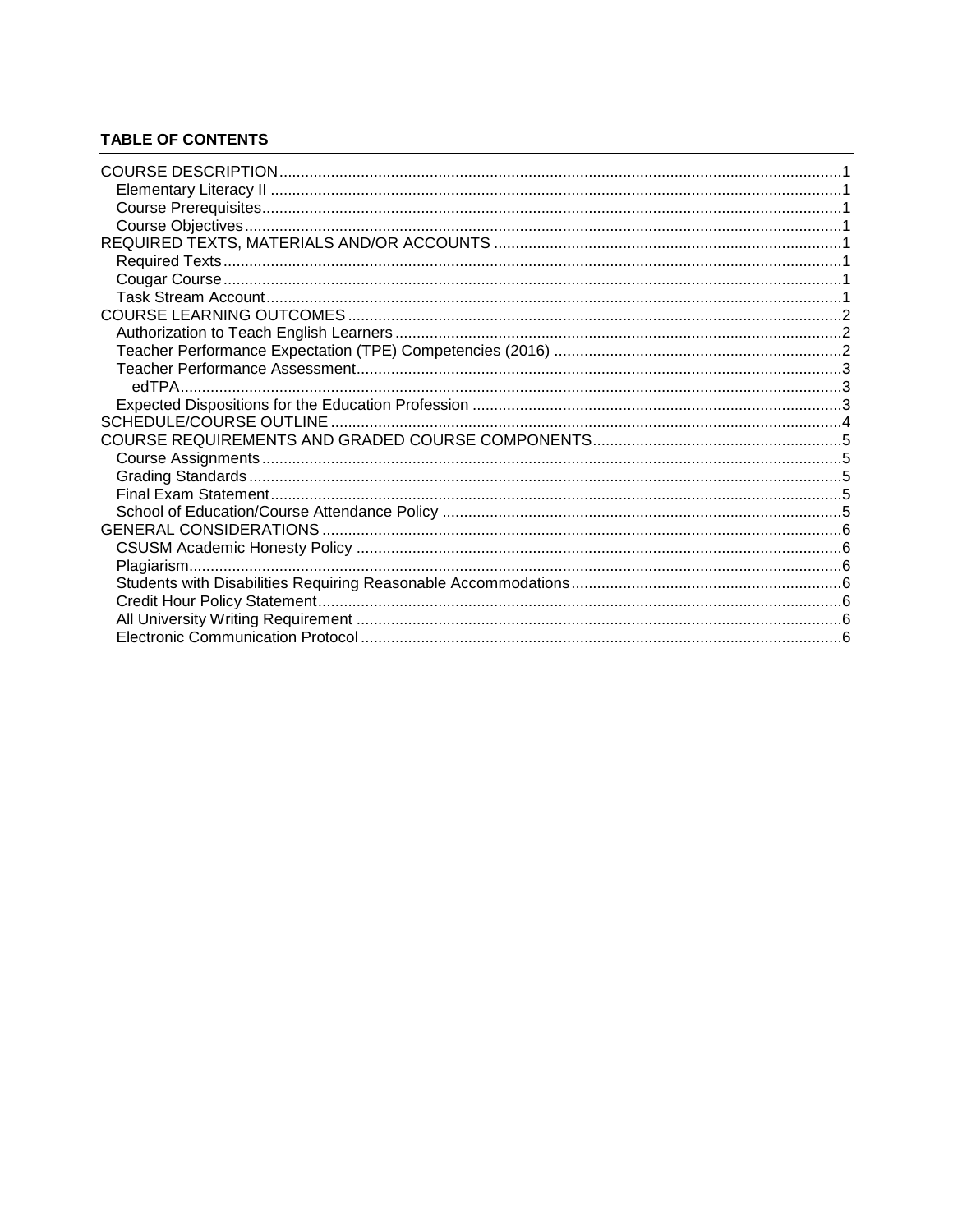# **COURSE DESCRIPTION**

# <span id="page-2-1"></span><span id="page-2-0"></span>**Elementary Literacy II**

The primary aim of this course is for students to develop an advanced understanding of theory, methodology, and assessment of English language Arts and second language learning in integrated and inclusive elementary classrooms.

# <span id="page-2-2"></span>**Course Prerequisites**

Admission to a School of Education Credential Program.

## <span id="page-2-3"></span>**Course Objectives**

Teacher Candidates will develop as literacy educator professionals, teaching the English language arts. They will develop the ability to use their knowledge of students, the ELA Common Core State Standards and the ELA/ELD Framework to design and implement effective assessment and instruction that integrates ELA and ELD development across the curriculum. They will become effective literacy educators teaching diverse students the English language arts in multiple subject classrooms.

## **REQUIRED TEXTS, MATERIALS AND/OR ACCOUNTS**

## <span id="page-2-5"></span><span id="page-2-4"></span>**Required Texts**

- Zarrillo, J. (2016). Ready for RICA: A Test Preparation Guide for California's Reading Instruction Competence Assessment (4th Edition) (ISBN-13: 978-0134146355)
- Johns, J. L. (2016). Basic Reading Inventory.
- RICA content specifications (2009) \_ available on cougar course http://www.ctcexams.nesinc.com/about\_RICA.asp
- CA ELA/ELD Framework (2015). available on cougar course http://www.cde.ca.gov/ci/rl/cf/elaeldfrmwrksbeadopted.asp
- CA common core state standards: English language arts & literacy (2013). \_ available on cougar course http://www.cde.ca.gov/be/st/ss/documents/finalelaccssstandards.pdf
- CA English language development standards (2012). available on cougar course http://www.cde.ca.gov/sp/el/er/documents/eldstndspublication14.pdf
- Additional required readings in the form of scholarly resources, articles and websites will be made available throughout the course online via the cougar course website.

## <span id="page-2-6"></span>**Cougar Course**

Teacher Candidates will be required to utilize the cougar course website associated with the Elementary Literacy course section, available at https://cc.csusm.edu.

## <span id="page-2-7"></span>**Task Stream Account**

Teacher Candidates should makes sure to have a current Task Stream account while participating in the Multiple Subject program.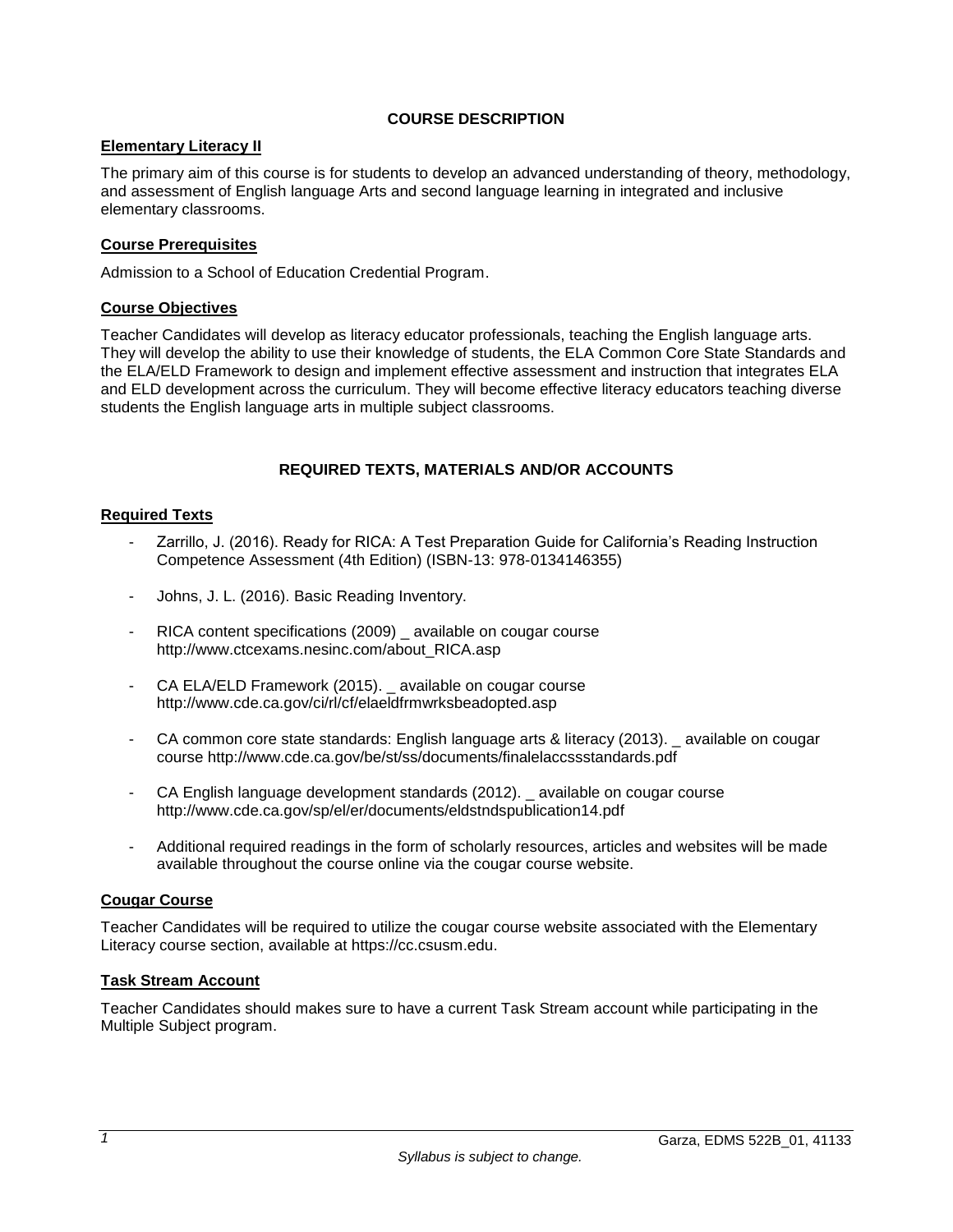# **COURSE LEARNING OUTCOMES**

<span id="page-3-0"></span>Upon successful completion of this course, teacher candidates will be able to:

**>** Demonstrate a respect for each student, his/her abilities and background and the student's right to instruction that meets his/her individual needs.

**>** Understand reading and writing processes, their relationship to thought, language and learning,

**>** Deliver a comprehensive program aligned with California's ELA/ELD standards and ELA/ELD Framework.

**>** Understand how a first and second language is acquired

**>** Demonstrate the ability to use multiple measures of assessments to determine students' progress towards state adopted content standards.

**>** Demonstrate knowledge of components of effective literacy instruction including Universal Access and Understanding By Design. Analyze and interpret children's literacy behaviors to plan differentiated instruction and interventions.

**>** Select appropriate materials and instructional strategies to meet the individual needs of students.

**>** Appreciate the need to and value of integrating literacy across all curricular areas,

**>** Support students' development and use of academic language in English in all areas of literacy.

**>** Use the ELA/ELD Framework and practice the 5 themes: making meaning, language development, effective expression, content knowledge, foundational skills.

**>** Teach reading comprehension strategies and skills for both narrative and informational texts including how to cite evidence when interpreting a text or making a claim.

**>** Teach writing composition strategies and skills for opinion/persuasive, expository and narrative texts that adapt to audience, task, purpose & discipline.

**>** Teach foundational skills

**>** Model and assist students to use and evaluate media and technology as tools in the context of language arts, effectively integrating educational technology and being intentional in selecting media & tech tools.

## <span id="page-3-1"></span>**Authorization to Teach English Learners**

This credential program has been specifically designed to prepare teachers for the diversity of languages often encountered in California public school classrooms. The authorization to teach English learners is met through the infusion of content and experiences within the credential program, as well as additional coursework. Candidates successfully completing this program receive a credential with authorization to teach English learners. *(Approved by CCTC in SB 2042 Program Standards, August 02)*

## <span id="page-3-2"></span>**Teacher Performance Expectation (TPE) Competencies (2016)**

The course objectives, assignments, and assessments have been aligned with the CTC standards for (Single Subject, Multiple Subject, Special Education, etc.) Credential. This course is designed to help teachers seeking a California teaching credential to develop the skills, knowledge, and attitudes necessary to assist schools and district in implementing effective programs for all students. The successful candidate will be able to merge theory and practice in order to realize a comprehensive and extensive educational program for all students. You will be required to formally address the following TPEs in this course: TPE Subject Specific Pedagogical Skills for Multiple Subject Teaching Assignments # 1

Teaching English Language Arts in a Multiple Subject Assignment

- TPE 1\_ Engaging and supporting all students in learning (1.1, 1.3, 1.4, 1.5, 1.6)
- TPE 2\_ Creating and Maintaining effective environments for student learning (2.5)
- TPE 3\_ Understanding and organizing subject matter for student learning (3.1, 3.2, 3.4, 3.5)
- TPE 4\_ Planning instruction and designing learning experiences for all students (4.1, 4.2, 4.3, 4.4, 4.7, 4.8)
- TPE 5\_ Assessing student learning (5.1, 5.2, 5.4, 5.5., 5.7, 5.8)
- TPE 6\_ Developing as a professional educator (6.1, 6.2, 6.3)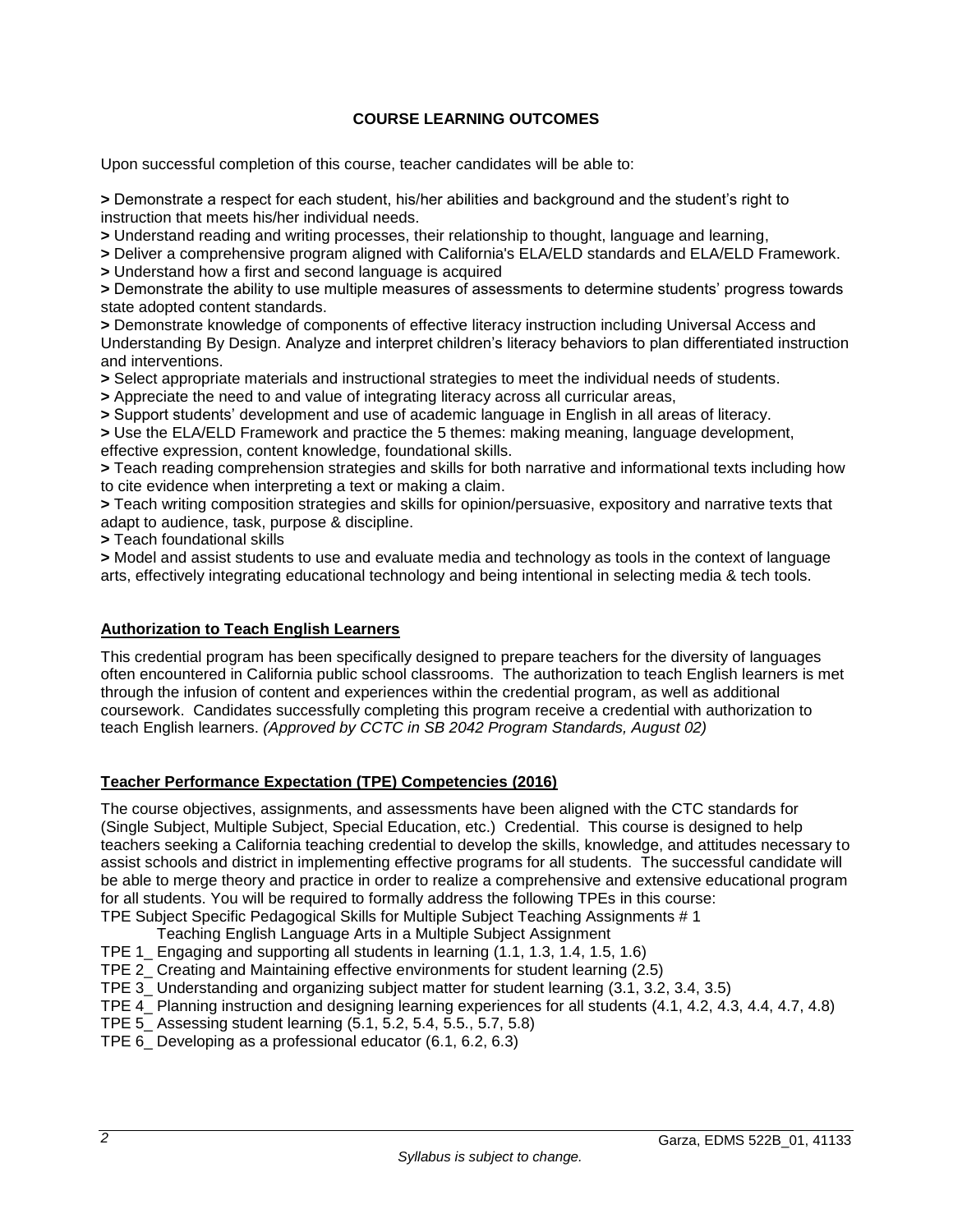# <span id="page-4-0"></span>**Teacher Performance Assessment**

Beginning July 1, 2008 all California credential candidates must successfully complete a state-approved Teacher Performance Assessment (TPA), as part of the credential program of preparation. During the 2017- 18 academic year the CSUSM credential programs will use either the CalTPA (California Teacher Performance Assessment) or the edTPA (Educative Teacher Performance Assessment).

# <span id="page-4-1"></span>**edTPA**

Beginning in fall 2015, for newly entering initial candidates, the CSUSM assessment system is the edTPA. To assist with your successful completion of the edTPA, a capstone class is part of your curriculum. In this class edTPA related questions and logistical concerns are addressed. Additional support materials are available on the edTPA website: [http://www.edtpa.com/PageView.aspx?f=GEN\\_Candidates.html](http://www.edtpa.com/PageView.aspx?f=GEN_Candidates.html)

Additionally, to support your success in your credential program and with TPA, SOE classes use common pedagogical language, lesson plans (lesson designs), and unit plans (unit designs).

# <span id="page-4-2"></span>**Expected Dispositions for the Education Profession**

Education is a profession that has, at its core, certain dispositional attributes that must be acquired and developed. Teaching and working with learners of all ages requires not only specific content knowledge and pedagogical skills, but positive attitudes about multiple dimensions of the profession. The School of Education has identified six dispositions that must be evident in teacher candidates: social justice and equity, collaboration, critical thinking, professional ethics, reflective teaching and learning, and life-long learning. These dispositions have observable actions that will be assessed throughout the preparation program. For each dispositional element, there are three levels of performance - *unacceptable*, *initial target*, and *advanced target*. The description and rubric for the three levels of performance offer measurable behaviors and examples.

The assessment is designed to provide candidates with ongoing feedback for their growth in professional dispositions and includes a self-assessment by the candidate. The dispositions and rubric are presented, explained and assessed in one or more designated courses in each program as well as in clinical practice. Based upon assessment feedback candidates will compose a reflection that becomes part of the candidate's Teaching Performance Expectation portfolio. Candidates are expected to meet the level of *initial target* during the program.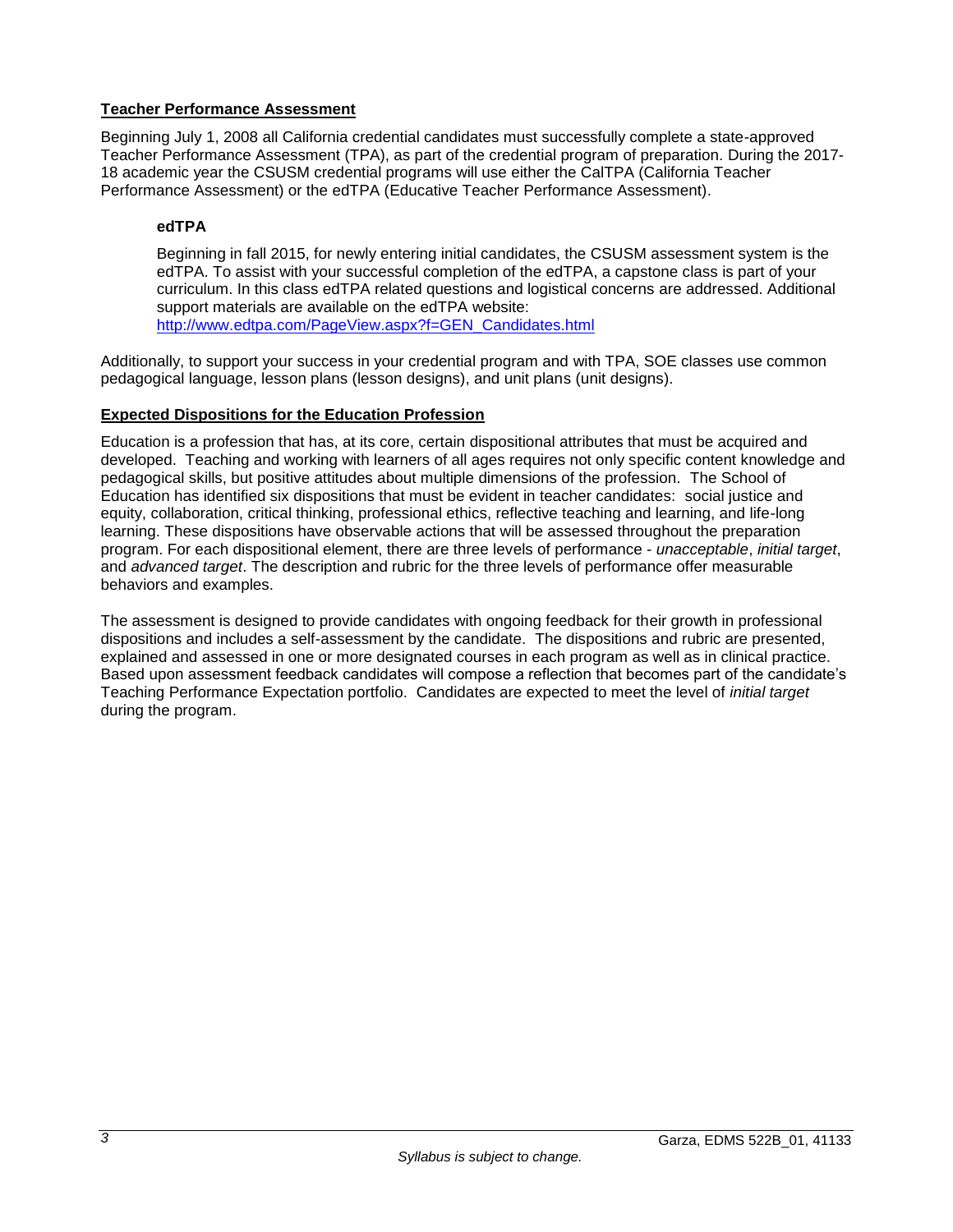# **SCHEDULE/COURSE OUTLINE**

<span id="page-5-0"></span>

| Date      | <b>TOPICS &amp; ASSIGNMENTS</b>                                                  |  |
|-----------|----------------------------------------------------------------------------------|--|
| Session 1 | Assessment, case study,                                                          |  |
|           | Intro to comprehending in content areas                                          |  |
|           | readings                                                                         |  |
|           | Due: Module activities, Blog                                                     |  |
| Session 2 | Differentiation of instruction                                                   |  |
|           | Academic language development                                                    |  |
|           | readings                                                                         |  |
|           | Due: Module activities, Blog,                                                    |  |
|           | Composition processes and instructional strategies<br>Session 3                  |  |
|           | Writing sample assessment                                                        |  |
|           | readings<br>Due: Module activities, Blog,                                        |  |
| Session 4 | Lesson Design, writing strategies                                                |  |
|           | Lit case study                                                                   |  |
|           | readings                                                                         |  |
|           | Due: Literacy instruction strategy report, Module activities, Blog, Rica example |  |
| Session 5 | Text structures, fluency with more complex texts,                                |  |
|           | Lit technology                                                                   |  |
|           | readings                                                                         |  |
|           | Due: Lit technology analysis, Module activities, Blog,                           |  |
| Session 6 | Literary analysis, literature circles, comprehension,                            |  |
|           | Analysis of literacy assessment data                                             |  |
|           | readings                                                                         |  |
|           | Module activities, Blog,                                                         |  |
| Session 7 | Vocabulary instruction across the curriculum                                     |  |
|           | Developing instruction recommendations                                           |  |
|           | Due: Literacy lesson plan, Module activities,                                    |  |
| Session 8 | Literacy instruction processes and clinical practice                             |  |
|           | Due: Literacy case study, Module activities, Rica review                         |  |
|           |                                                                                  |  |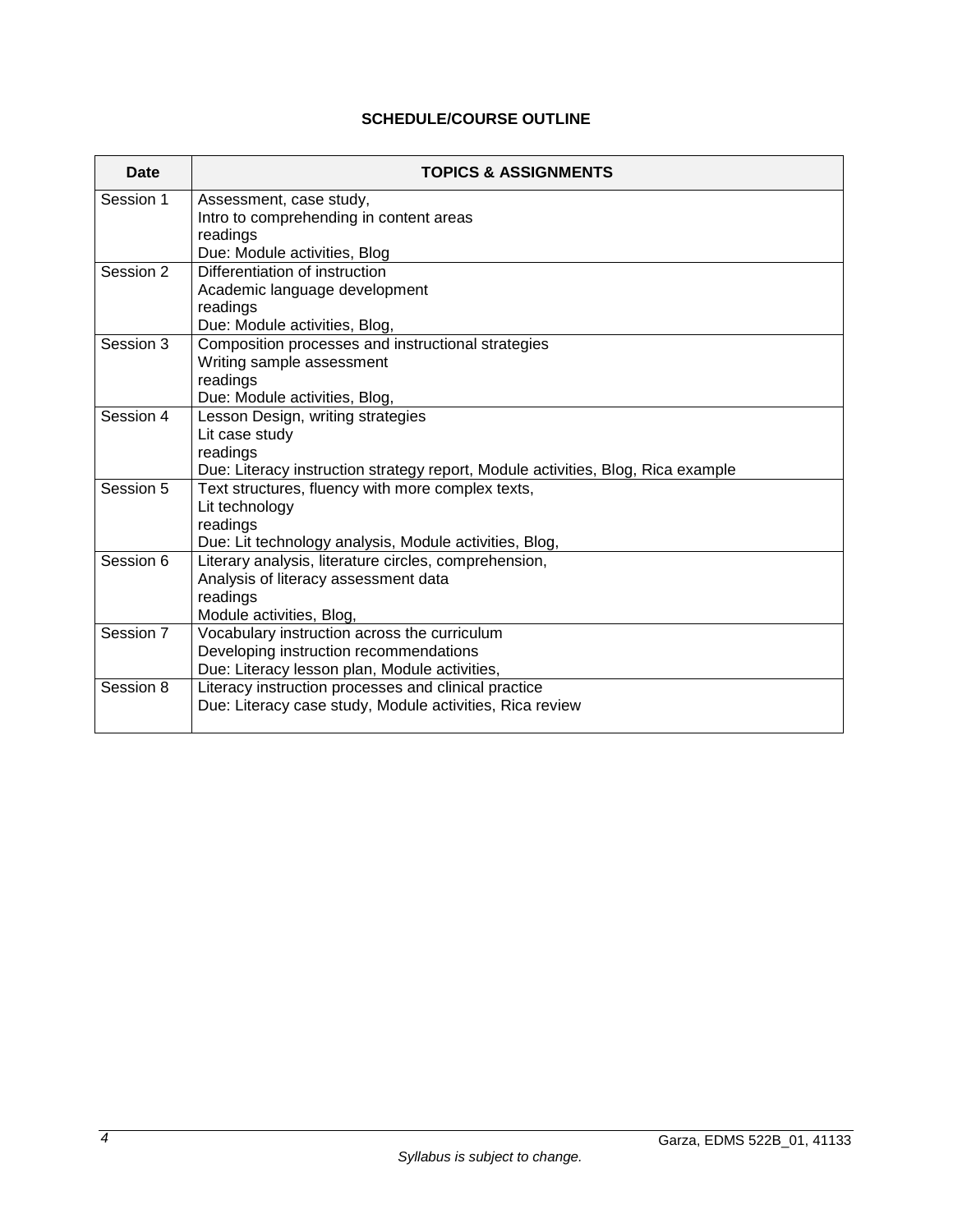# **COURSE REQUIREMENTS AND GRADED COURSE COMPONENTS**

## <span id="page-6-1"></span><span id="page-6-0"></span>**Course Assignments**

### **Literacy assessment\_ case study**

You explore the power of authentic literacy assessments to inform your instructional planning. Through this assignment, you become familiar with using literacy assessments to collecting data on student reading performance. You will analyzing student assessment data to determine student strengths and needs. Then, use your findings to recommend instruction for the student's reading development.

## **Literacy lesson plan \_ writing composition**

This is your opportunity to apply what you are learning about quality literacy instruction by designing a lesson plan. This lesson must explicitly teach a writing composition strategy. You will use criteria for quality lesson design as your guide to prepare a lesson that fully supports the learner's progress from dependence toward independence.

### **Module activities**

Each module, you engage in a variety of readings and activities related to language arts instruction on cougar course. These are due by the end of the module. Module activities include posting to your BLOG – your online reading journal on cougar course. Each blog entry must respond to the specific prompt related to the readings for that module.

### **Literacy instruction strategy report**

In this course, you collaborate with partners to model instructional strategies for teaching literacy and language. As you become familiar with a specific strategy, you plan for a demonstration of the strategy. After your demonstration, you write a report about the strategies you demonstrated and observed.

## **Literacy technology analysis**

You will synthesize what you have learned about effective technology use to support literacy development by writing an analysis of digital tools that are used in classroom instruction. You will differentiate between technological tools that teachers use to support their planning and instructional design and tools used by the students themselves as they develop reading, writing, speaking, and listening skills.

## <span id="page-6-2"></span>**Grading Standards**

| <b>Assignment</b>                           | <b>Weight %(points)</b> |
|---------------------------------------------|-------------------------|
| Literacy Module Activities                  | 40                      |
| <b>Literacy Instruction Strategy Report</b> | 20                      |
| Literacy Lesson Plan                        | 20                      |
| <b>Literacy Assessment</b>                  | 20                      |

In order to earn a teaching credential from the state of California, you must maintain a B average (3.0 GPA) and cannot receive below a C+ in any course in your teacher education program. Grading Scale:  $93\% = A\,90\% = A - 87\% = B + 83\% = B\,80\% = B - 78\% = C +$ 

## <span id="page-6-3"></span>**Final Exam Statement**

There will be no final exam.

## <span id="page-6-4"></span>**School of Education/Course Attendance Policy**

Due to the dynamic and interactive nature of courses in the School of Education, all candidates (course participants) are expected to attend all classes and participate actively. At a minimum, candidates (course participants) must attend more than 80% of class time, or s/he may not receive a passing grade for the course at the discretion of the instructor. Individual instructors may adopt more stringent attendance requirements. Should the candidate (course participants) have extenuating circumstances, s/he should contact the instructor as soon as possible. *(Adopted by the COE Governance Community, December, 1997).*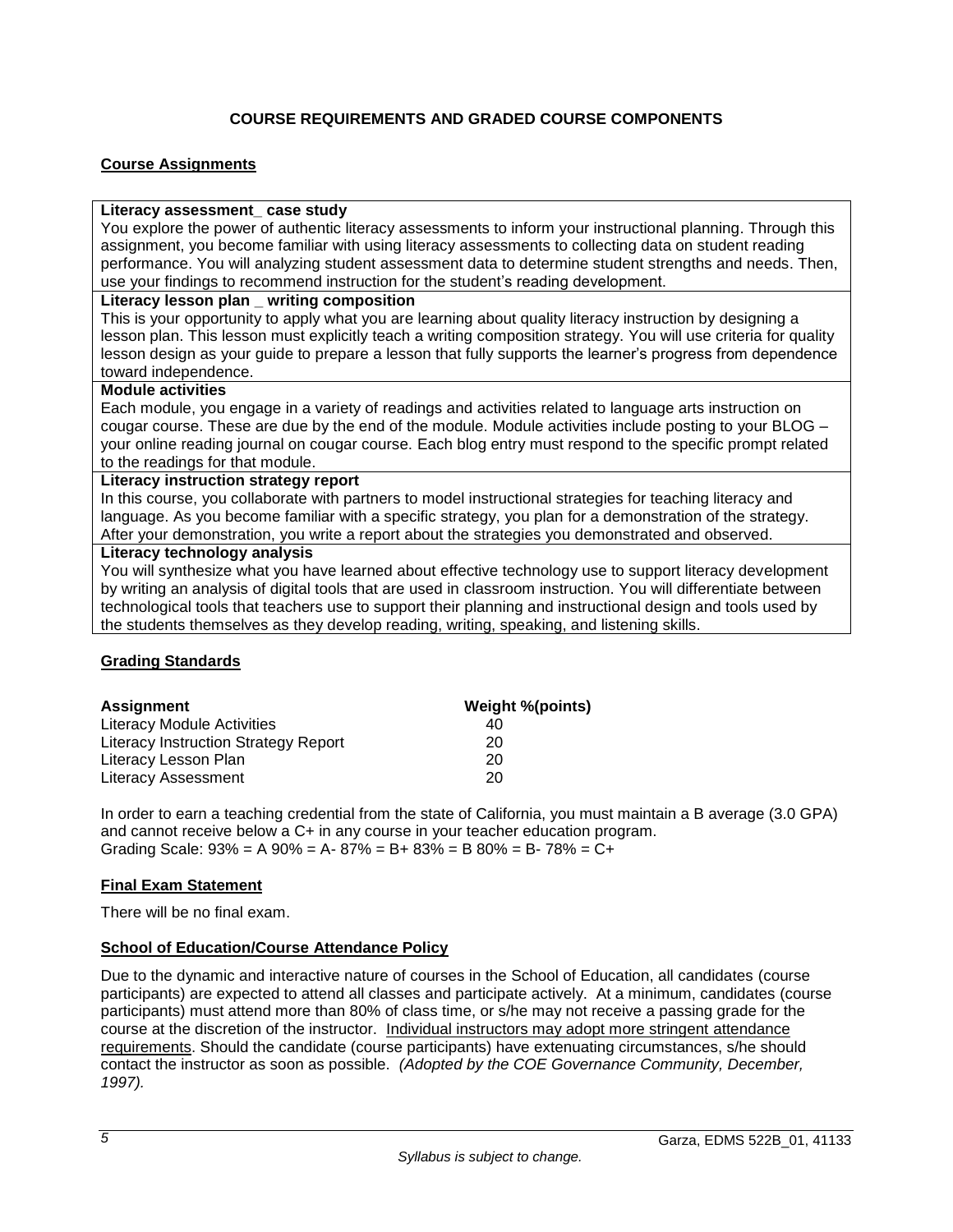# **GENERAL CONSIDERATIONS**

## <span id="page-7-1"></span><span id="page-7-0"></span>**CSUSM Academic Honesty Policy**

Students will be expected to adhere to standards of academic honesty and integrity, as outlined in the Student Academic Honesty Policy. All assignments must be original work, clear and error-free. All ideas/material that are borrowed from other sources must have appropriate references to the original sources. Any quoted material should give credit to the source and be punctuated accordingly.

Academic Honesty and Integrity: Students are responsible for honest completion and representation of their work. Your course catalog details the ethical standards and penalties for infractions. There will be zero tolerance for infractions. If you believe there has been an infraction by someone in the class, please bring it to the instructor's attention. The instructor reserves the right to discipline any student for academic dishonesty, in accordance with the general rules and regulations of the university. Disciplinary action may include the lowering of grades and/or the assignment of a failing grade for an exam, assignment, or the class as a whole.

Incidents of Academic Dishonesty will be reported to the Dean of Students. Sanctions at the University level may include suspension or expulsion from the University.

Refer to the full Academic Honesty Policy at: [http://www.csusm.edu/policies/active/documents/Academic\\_Honesty\\_Policy.html](http://www.csusm.edu/policies/active/documents/Academic_Honesty_Policy.html)

## <span id="page-7-2"></span>**Plagiarism**

As an educator, it is expected that each candidate (course participant) will do his/her own work, and contribute equally to group projects and processes. Plagiarism or cheating is unacceptable under any circumstances. If you are in doubt about whether your work is paraphrased or plagiarized see the Plagiarism Prevention for Students website [http://library.csusm.edu/plagiarism/index.html.](http://library.csusm.edu/plagiarism/index.html) If there are questions about academic honesty, please consult the University catalog.

### <span id="page-7-3"></span>**Students with Disabilities Requiring Reasonable Accommodations**

Students with disabilities who require reasonable accommodations must be approved for services by providing appropriate and recent documentation to the Office of Disabled Student Services (DSS). This office is located in Craven Hall 4300, and can be contacted by phone at (760) 750-4905, or TTY (760) 750- 4909. Students authorized by DSS to receive reasonable accommodations should meet with their instructor during office hours or, in order to ensure confidentiality, in a more private setting.

### <span id="page-7-4"></span>**Credit Hour Policy Statement**

In this course with face-to-face instruction, students are expected to spend a minimum of two hours outside of the classroom each week for each unit of credit engaged in learning. Each unit of credit corresponds to at least an 'hour' of class-time and two hours of student learning outside of class.

### <span id="page-7-5"></span>**All University Writing Requirement**

The All-University Writing Requirement of 2500 words for courses of 3 or more units is satisfied in the course through written assignments such as lesson plans, reflections and analyses.

### <span id="page-7-6"></span>**Electronic Communication Protocol**

Electronic correspondence is a part of your professional interactions. If you need to contact the instructor, email is often the easiest way to do so. It is my intention to respond to all received e-mails in a timely manner. Please be reminded that e-mail and on-line discussions are a very specific form of communication, with their own nuances and etiquette. For instance, electronic messages sent in all upper case (or lower case) letters, major typos, or slang, often communicate more than the sender originally intended. With that said, please be mindful of all e-mail and on-line discussion messages you send to your colleagues, to faculty members in the